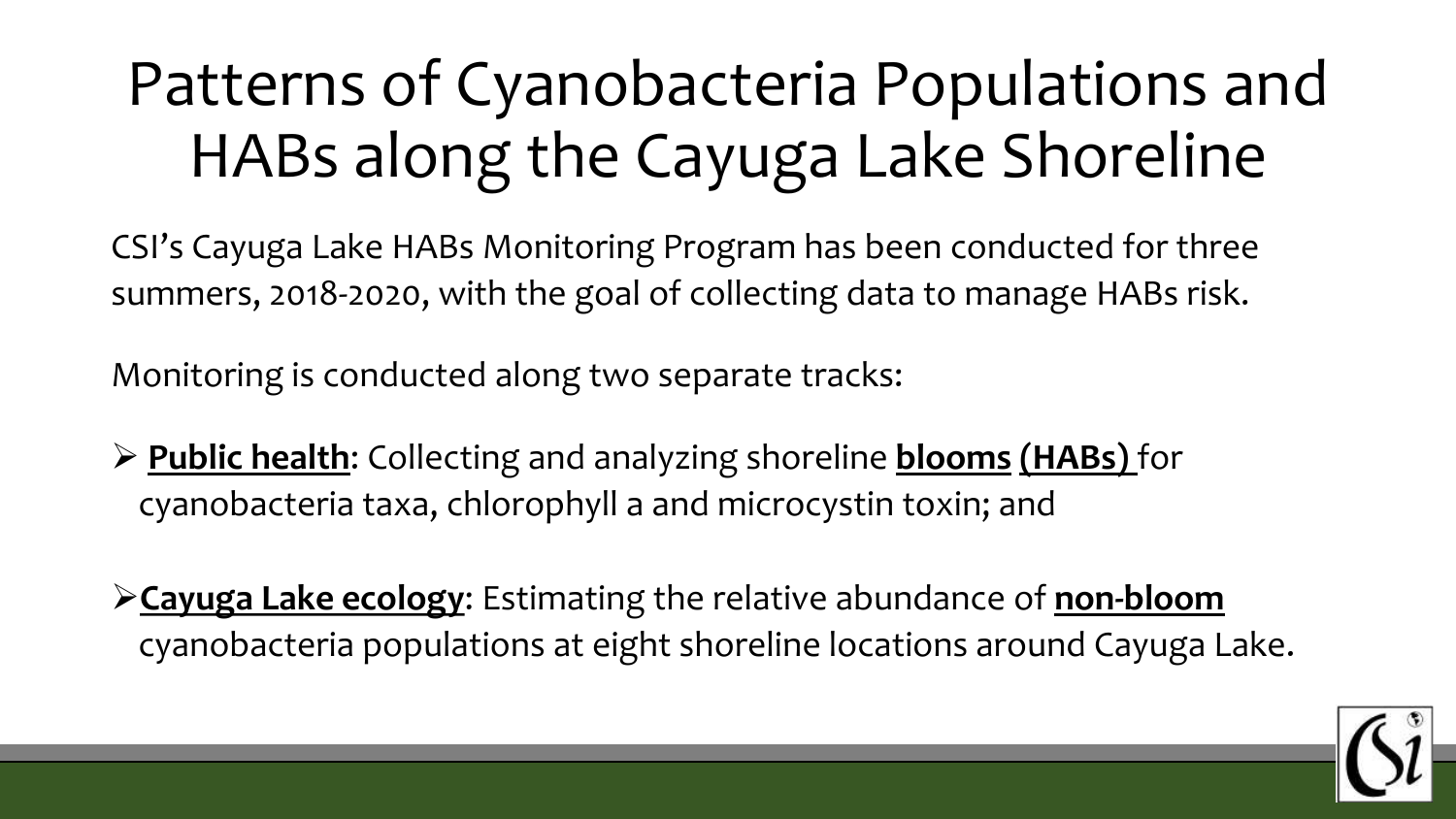#### Three-Year Pattern: Microcystin Toxin is Associated with *Microcystis*

Three years of bloom data reinforce the idea that the microcystin toxin concentrations of blooms on Cayuga Lake are associated with one specific type of cyanobacteria that forms the bloom.

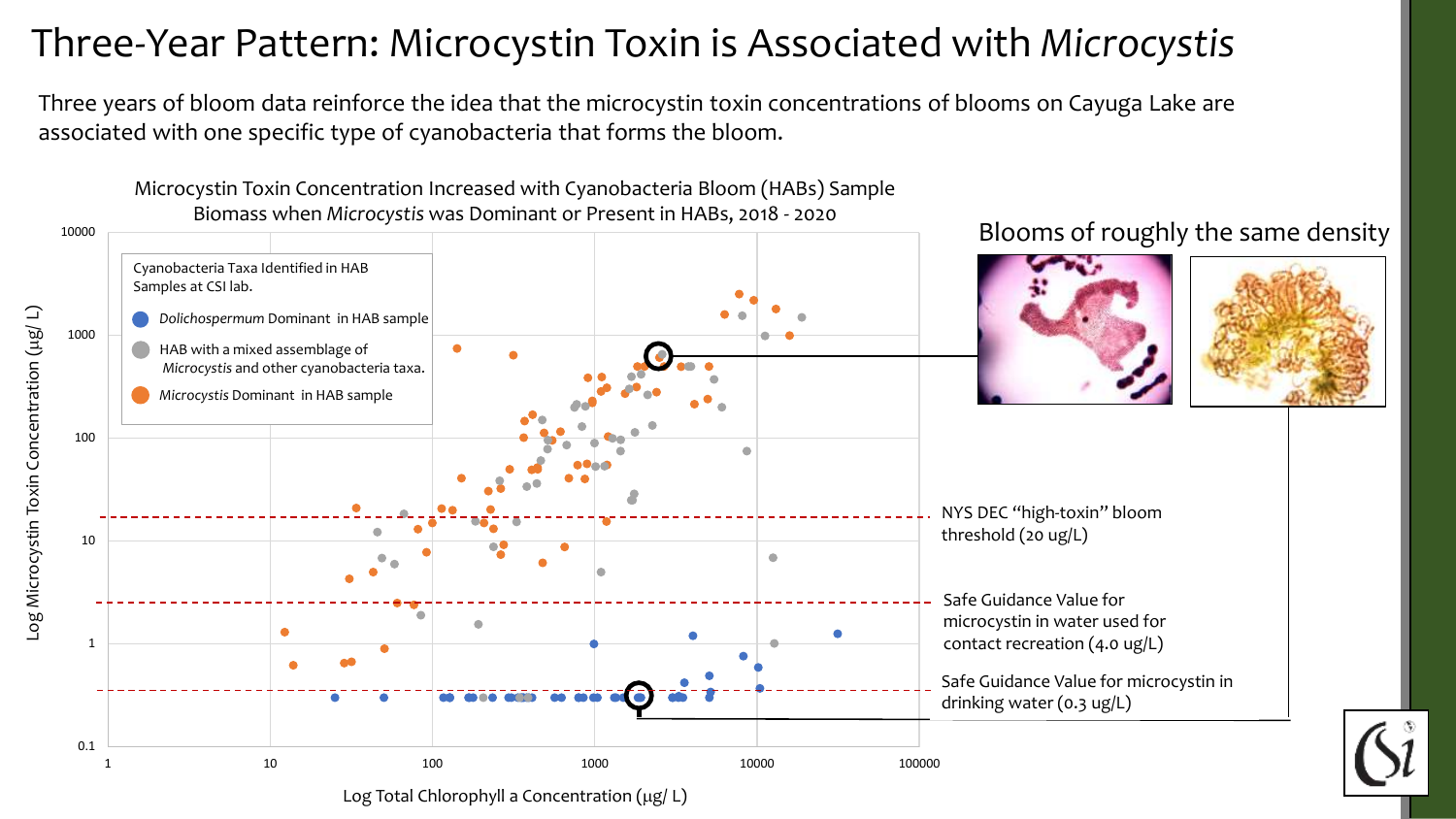# Changing Pattern: Timing and Frequency of HABs Occurrence

Daily Counts and Annual Totals of Cyanobacteria Blooms (HABs) in Three Microcystin Categories in 2018, 2019, and 2020 2018 - Shoreline Coverage: 31% 90  $8<sub>0</sub>$ Daily Count of Cyanobacteria Blooms (HABs) by Microcystin Category  $12$ Category  $70$ Blooms by Microcystin  $\overline{2}a$ 6/29/2018  $9/1/2018$  $9/17/2018$  $10/3/2018$  $7/15/201$  $7/31/201$ 2018 2019 - Shoreline Coverage: 47% 12  $10$ 60 50 Cyanobacteria 20  $\Omega$ 6/29/2019  $7/15/2019$  $7/31/2019$ 8/16/2019  $9/1/2019$ 9/17/2019 10/3/2019 2019 2020 - Shoreline Coverage: 53% đ Count<sup></sup> 50 mual 6/29/2020 8/16/2020  $9/1/2020$  $9/17/2020$ 10/3/2020 2020

Dates when Cyanobacteria Blooms (HABs) Occurred Along the Cayuga Lake Shore

The temporal pattern of "high" microcystin blooms was different in 2020 compared to 2018 and 2019.

- In 2020 blooms occurred continuously throughout the summer.
- "High" microcystin blooms began occurring in early July

#### **Legend**

Year

Blooms with a microcystin level ranging from 4 µg/L to 2,533 µg/L.

Blooms with a microcystin level greater than 0.3 µg/L but less than the recreation limit of 4.0 µg/L.

Blooms with a microcystin level less than the method detection limit of 0.3 µg/L\*.

Not tested for microcystin.

\*0.3 µg/L is also the NYSDOH limit for microcystin in finished drinking water.

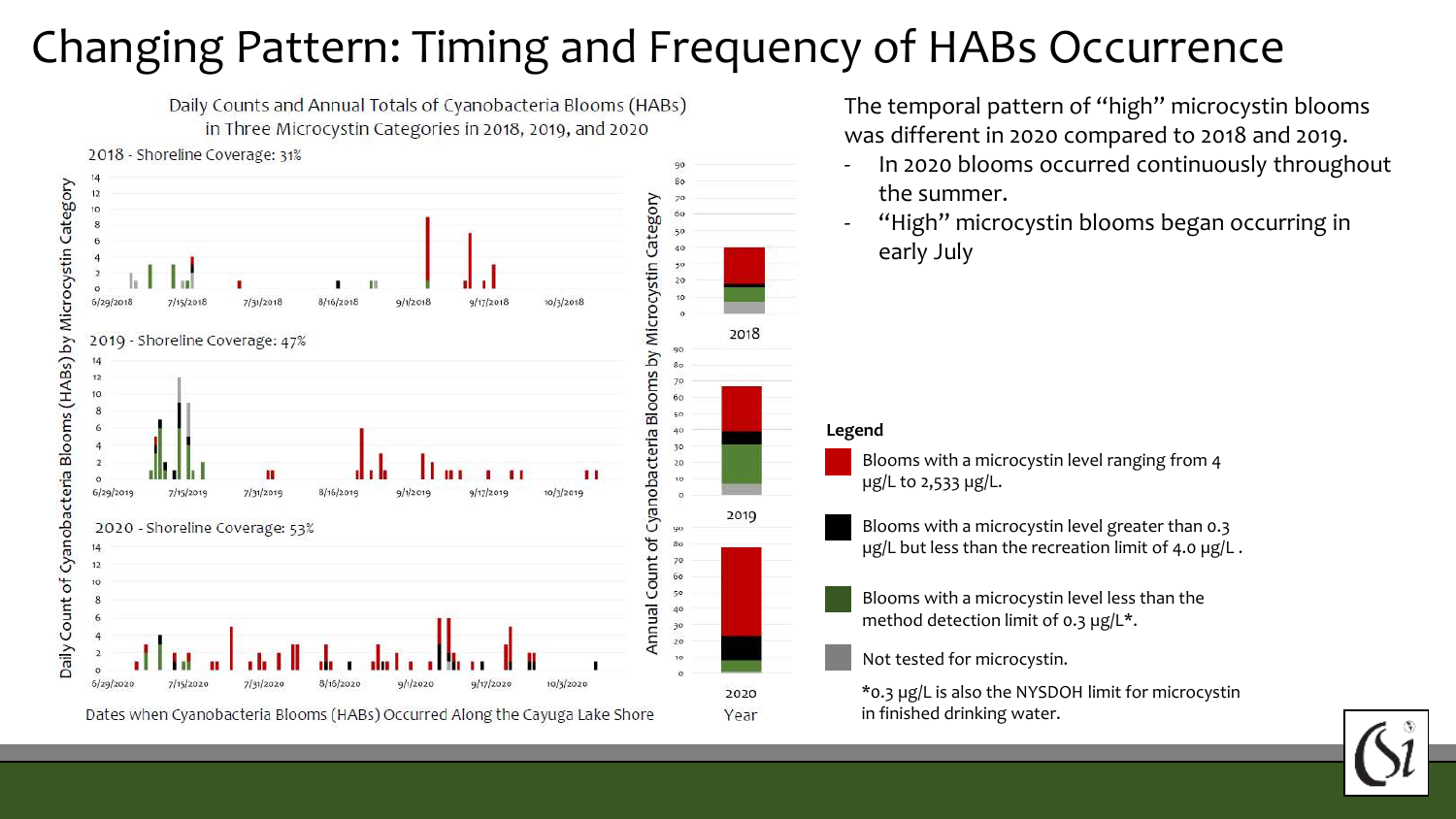## Changing Pattern: More "High" Microcystin Blooms in 2020

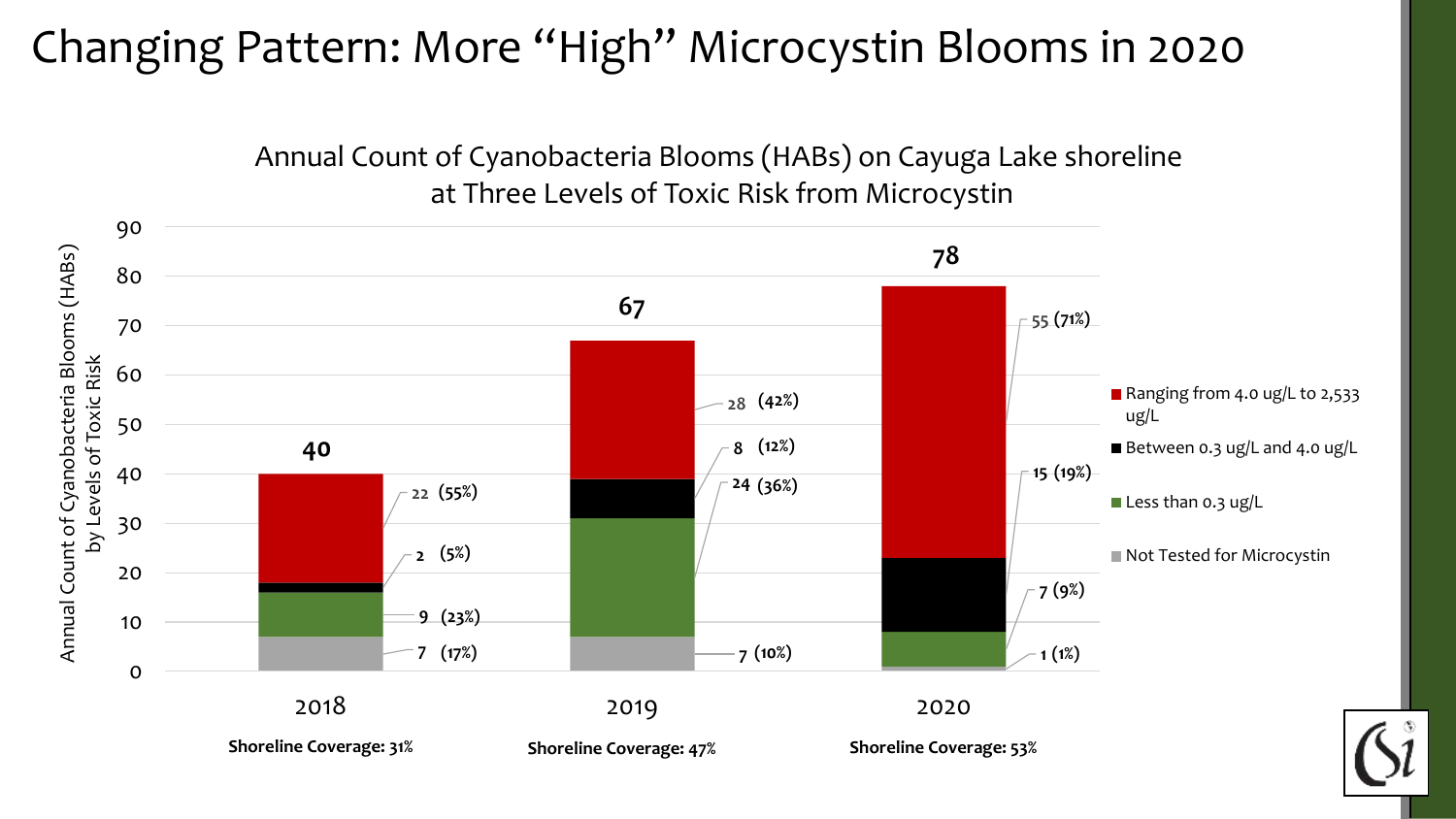#### Changing Pattern: Greater Distribution of "High Microcystin HABs

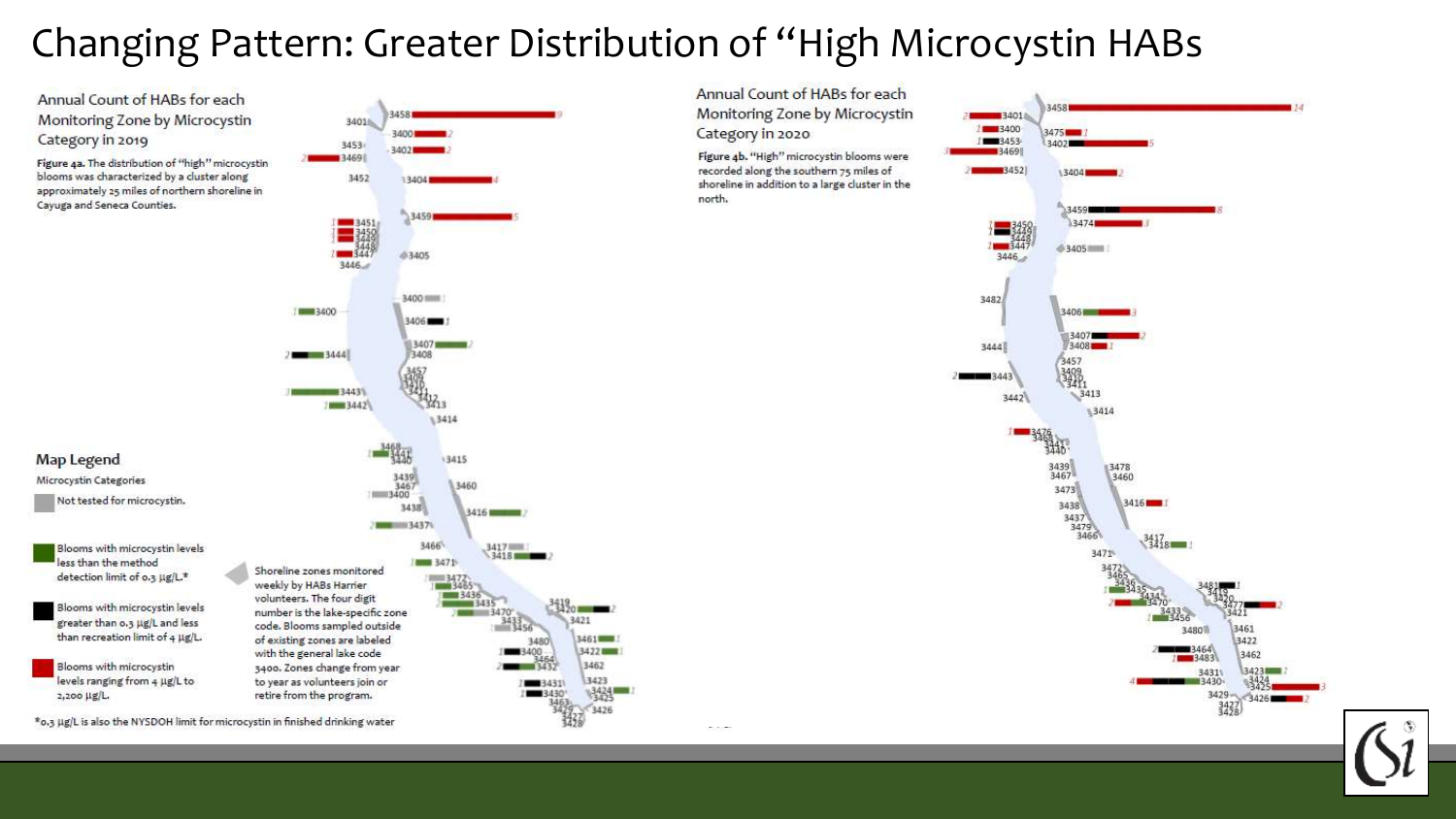# Changing Pattern: Taxa Density and Distribution

Results from the Cayuga Lake Phytoplankton Project show dense *Microcystis* populations to be more widely distributed around Cayuga Lake in 2020 than in 2019. More dense *Microcystis* populations around the lake are consistent with a greater number of "high" microcystin, *Microcystis* dominant blooms.